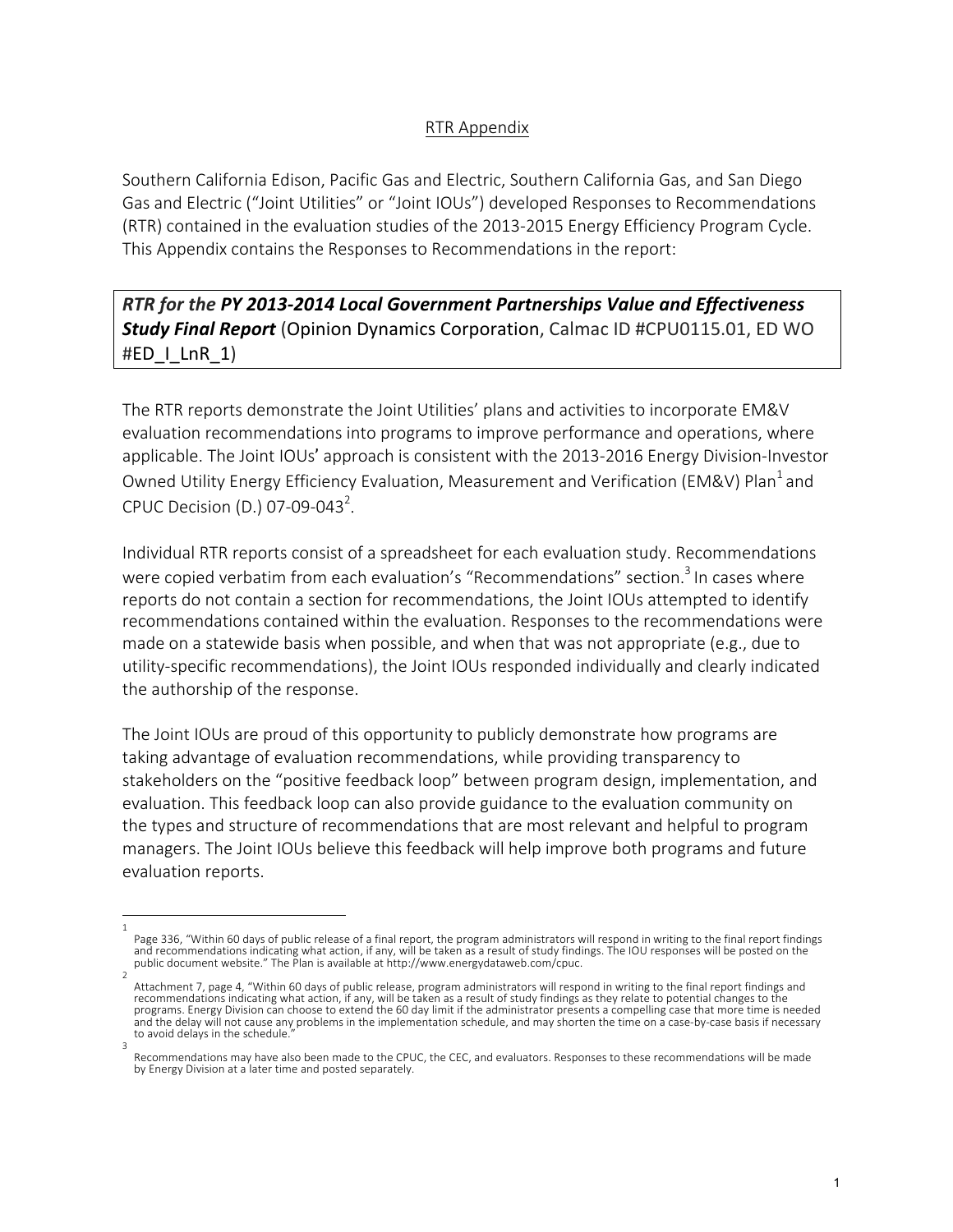## Response to Recommendations (RTR) in Impact, Process, and Market Assessment Studies

**Study Title:** PY 2013-2014 Local Government Partnerships Value and Effectiveness Study Final Report

**Program:** Local Government Partnerships

**Author:** Opinion Dynamics Corporation

**Calmac ID: CPU0115.01** 

**ED WO: ED\_I\_LnR\_1** 

Link to Report: http://calmac.org/publications/2013-2014\_Local\_Government\_Partnerships\_Study\_Report\_Final\_2016\_1\_29.pdf

|              |      |                                                                                                                                                     |                                                                                                                    |                                         |                                                                                                                                                                                                                                                                                                                                                                                                                                                                                                                                                                                                                                                                                                       |                                                            | <b>PG&amp;E (if applicable)</b>                                                                                                                                                                                                                                                                                                                                                                                                                                                                                                                                                                                                                                                                                                                                                                                                                                                                                                        |                                                            | <b>SCE</b> (if applicable)                                                                                                                                                                                                                                                                                                          | <b>SCG</b> (if applicable)                                 |                                                                                                                                                                                                                                                                                                                                                                                                                                                        |                                                            | <b>SDG&amp;E</b> (if applicable)                                                                                                                                                                                                                                                                                                                                                                                                                                                                                                                                                                                                                                                                                                                                                                               |
|--------------|------|-----------------------------------------------------------------------------------------------------------------------------------------------------|--------------------------------------------------------------------------------------------------------------------|-----------------------------------------|-------------------------------------------------------------------------------------------------------------------------------------------------------------------------------------------------------------------------------------------------------------------------------------------------------------------------------------------------------------------------------------------------------------------------------------------------------------------------------------------------------------------------------------------------------------------------------------------------------------------------------------------------------------------------------------------------------|------------------------------------------------------------|----------------------------------------------------------------------------------------------------------------------------------------------------------------------------------------------------------------------------------------------------------------------------------------------------------------------------------------------------------------------------------------------------------------------------------------------------------------------------------------------------------------------------------------------------------------------------------------------------------------------------------------------------------------------------------------------------------------------------------------------------------------------------------------------------------------------------------------------------------------------------------------------------------------------------------------|------------------------------------------------------------|-------------------------------------------------------------------------------------------------------------------------------------------------------------------------------------------------------------------------------------------------------------------------------------------------------------------------------------|------------------------------------------------------------|--------------------------------------------------------------------------------------------------------------------------------------------------------------------------------------------------------------------------------------------------------------------------------------------------------------------------------------------------------------------------------------------------------------------------------------------------------|------------------------------------------------------------|----------------------------------------------------------------------------------------------------------------------------------------------------------------------------------------------------------------------------------------------------------------------------------------------------------------------------------------------------------------------------------------------------------------------------------------------------------------------------------------------------------------------------------------------------------------------------------------------------------------------------------------------------------------------------------------------------------------------------------------------------------------------------------------------------------------|
| Item         | Page | <b>Findings</b>                                                                                                                                     | <b>Best Practice /</b><br><b>Recommendations</b>                                                                   | Recommen-<br>dation<br><b>Recipient</b> | <b>Energy Division Appraisal</b><br>(How ED<br>receives the IOU<br>dispositions to<br>the consultant<br>recommendations)                                                                                                                                                                                                                                                                                                                                                                                                                                                                                                                                                                              | <b>Disposition</b><br>(Accepted,<br>Rejected,<br>or Other) | <b>Disposition Notes</b><br>(e.g. Description of specific<br>program change or Reason<br>for rejection or Under further<br>review)                                                                                                                                                                                                                                                                                                                                                                                                                                                                                                                                                                                                                                                                                                                                                                                                     | <b>Disposition</b><br>(Accepted,<br>Rejected,<br>or Other) | <b>Disposition Notes</b><br>(e.g. Description of specific<br>program change or Reason<br>for rejection or Under<br>further review)                                                                                                                                                                                                  | <b>Disposition</b><br>(Accepted,<br>Rejected,<br>or Other) | <b>Disposition Notes</b><br>(e.g. Description of specific<br>program change or Reason<br>for rejection or Under<br>further review)                                                                                                                                                                                                                                                                                                                     | <b>Disposition</b><br>(Accepted,<br>Rejected,<br>or Other) | <b>Disposition Notes</b><br>(e.g. Description of specific<br>program change or Reason<br>for rejection or Under<br>further review)                                                                                                                                                                                                                                                                                                                                                                                                                                                                                                                                                                                                                                                                             |
|              |      |                                                                                                                                                     |                                                                                                                    |                                         | <b>Appraisal for RTR 1:</b>                                                                                                                                                                                                                                                                                                                                                                                                                                                                                                                                                                                                                                                                           |                                                            | Approve for PG&E, SCE, SCG, and SDG&E                                                                                                                                                                                                                                                                                                                                                                                                                                                                                                                                                                                                                                                                                                                                                                                                                                                                                                  |                                                            |                                                                                                                                                                                                                                                                                                                                     |                                                            |                                                                                                                                                                                                                                                                                                                                                                                                                                                        |                                                            |                                                                                                                                                                                                                                                                                                                                                                                                                                                                                                                                                                                                                                                                                                                                                                                                                |
| $\mathbf{1}$ | 67   | The LGs<br>specifically<br>mentioned a<br>desire to<br>better<br>understand<br>the Strategic<br>Plan Project<br>funding<br>process and<br>criteria. | The IOUs should<br>increase<br>transparency of<br>the funding<br>process for<br><b>Strategic Plan</b><br>Projects. | All IOUs                                | <b>Energy Division staff</b><br>recognizes that staff at<br>the IOUs have<br>considered this issue<br>and are working<br>toward a tangible near-<br>term solution. Energy<br>Division staff views the<br>IOUs' mandate to move<br>toward more<br>consistent treatment of<br>their LGPs statewide as<br>an opportunity to<br>engage their partners<br>to best implement<br>appropriate changes<br>for simplicity and<br>transparency. The IOUs<br>have an opportunity<br>before them in 2017 to<br>perfect the Strategic<br>Plan project process by<br>improving LG<br>understanding of<br>opportunities,<br>expectations<br>surrounding<br>compliance, and<br>program optimization<br>and innovation. | Accepted                                                   | PG&E will continue its<br>efforts to ensure LGs<br>understand the funding<br>process and criteria for<br><b>Strategic Plan Projects</b><br>through 1) on-going<br>training (through webinars<br>and 1-on-1 assistance) to<br>ensure robust<br>understanding of PG&E's<br><b>Strategic Plan Strategic</b><br><b>Energy Resources (SER)</b><br>Guide developed in 2015;<br>2) direct support with<br>developing and managing<br>scopes of work and<br>associated budgets<br>through PG&E's recently<br>created Local Government<br><b>Energy Efficiency Segment</b><br>Lead (Brendan Havenar-<br>Daughton). In recognition<br>of the CPUC's recent call<br>for more consistency of<br>LGP treatment, program<br>design, and opportunity<br>across the IOU territories,<br>PG&E is actively exploring<br>SCE's tiered model to<br>identify best practices that<br>can be incorporated into<br><b>PG&amp;E Strategic Plan</b><br>approach. | Accepted                                                   | SCE has worked with key<br>stakeholders, including<br>partners and CPUC<br>Energy division, to<br>simplify the award of<br><b>Strategic Plan funding</b><br>and vet the new process<br>with Partners and CPUC<br>Energy Division. The new<br>process, to be rolled out<br>in 2017, will be<br>transparent and<br>uniformly applied. | Accepted                                                   | SCG works with our<br>partners to identify their<br><b>Strategic Plan budgets.</b><br>The Strategic Plan<br>funding process and<br>criteria process could be<br>improved when it comes<br>to joint IOU Strategic Plan<br>activity. Therefore in<br>2016-2017 SoCalGas will<br>be working with SCE and<br>our partners to include<br>gas into SCE's new<br><b>Strategic Plan process</b><br>which will be more<br>transparent and<br>uniformly applied. | Other                                                      | SDG&E works closely<br>with Partners during<br>the contracting process<br>to create a robust<br>Scope of Work. Over<br>the course of the 5-<br>year (2016-2020) LGP<br>contract period, we<br>work alongside our<br>Partners to ensure<br>activities are in line<br>with the SOW and<br>Strategic Plan. It is<br>important to note that<br>SDG&E's LGP Strategic<br>Plan activities are<br>defined, and have<br>budgets set, in the 5-<br>year LGP Scope of<br>Work rather than in<br>project-by-project<br>approvals. This allows<br>LGPs to plan and<br>execute long-term SP<br>activities. A result of<br>this close coordination<br>in developing and<br>carrying out the scope<br>is that the Partners are<br>well-informed on the<br>funding process.<br>Additionally, a revised<br>invoicing and budget |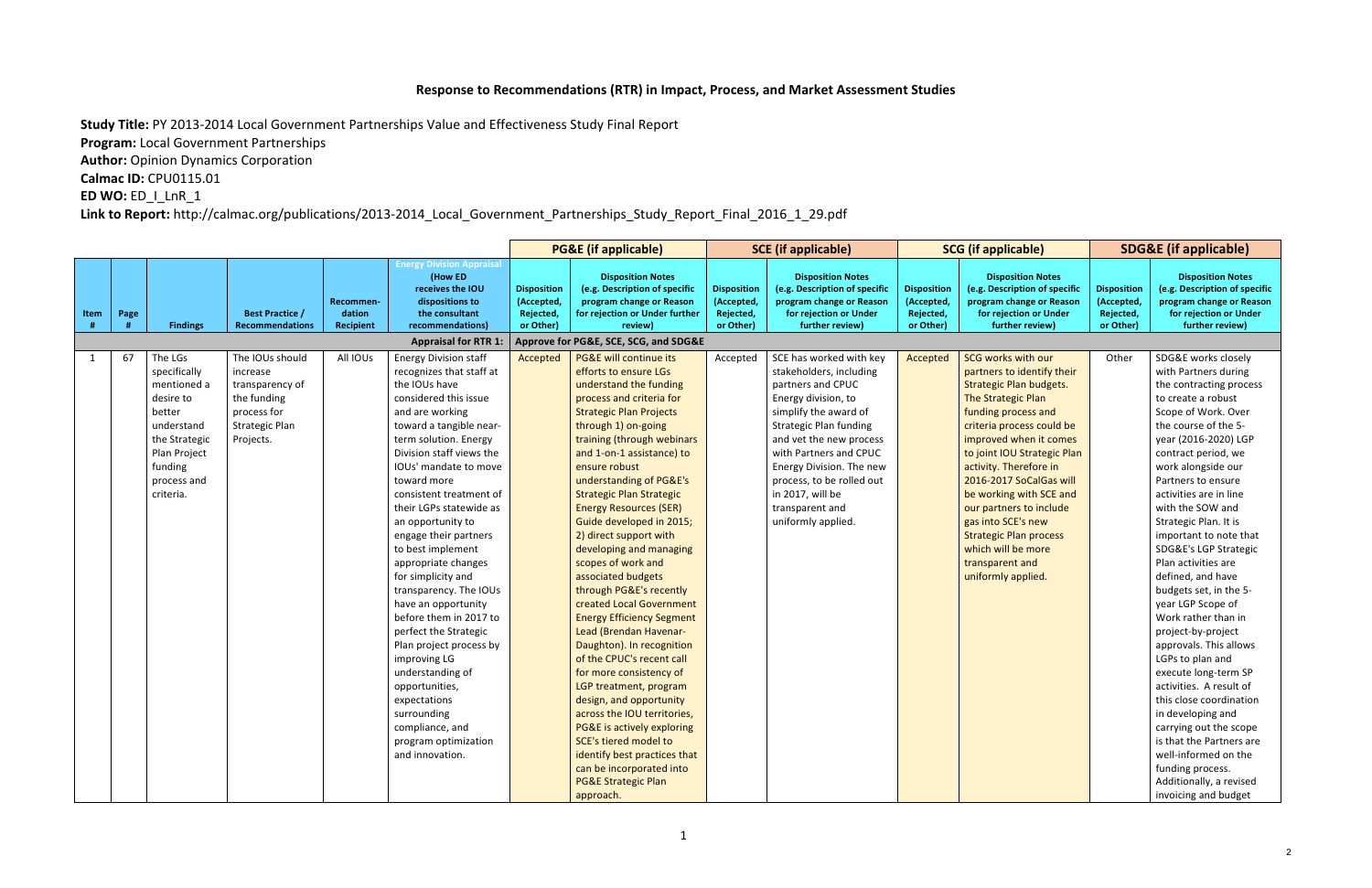| Approve for PG&E, SCE, SCG, and SDG&E<br>67<br>The largest<br>The IOUs should<br>All IOUs<br><b>Energy Division staff</b><br>In recognition that LGs<br>SCE has worked with key<br>SCG works actively to<br>Accepted<br>Other<br>2<br>Accepted<br>Accepted<br>barriers to<br>find ways to<br>recognizes that staff at<br>have varying levels of<br>stakeholders, including<br>provide LGPs with<br>the IOUs have<br>technical support<br>Strategic Plan<br>connect local<br>capacity to support<br>partners and CPUC<br>considered this issue<br><b>Strategic Plan work and</b><br>Energy Division, to<br>resources as well as<br>Project<br>governments to<br>additional<br>that gaps have historically<br>develop a new Strategic<br>training opportunities<br>completion<br>and are working<br>technical<br>are 1) a lack of<br>toward a tangible near-<br>existed across PG&E's<br>Plan process to shorten<br>that are applicable to<br>term solution. Energy<br>diverse LGs, PG&E<br>award times and simplify<br>LGPs. SCG highlights<br>subject-matter<br>resources within<br>Division staff views the<br>the IOUs.<br>the process for Partners<br>technical training<br>expertise<br>continues to expand<br>$(SME)$ , and 2)<br>IOUs' mandate to move<br>that wish to pursue SP<br>support to LGs for<br>opportunities and<br>technical<br>toward more<br><b>Strategic Plan efforts</b><br>work. This proposed new<br>resources to partners at<br>support for<br>consistent treatment of<br>through two main forms of<br>All Partner meetings such<br>process, once<br>technical assistance: 1)<br>implemented, would<br>as Title 24 Updates,<br>projects.<br>their LGPs statewide as<br>While the<br><b>PG&amp;E Staff: direct support</b><br>allow for a LG to retain a<br><b>Emerging Technologies,</b><br>an opportunity to<br>from PG&E staff including<br>IOUs generally<br>pre-screened and<br>Savings By Design, Trade<br>engage their partners<br>provide this<br>qualified vendor to<br><b>Community Energy</b><br>Pro, and Cap & Trade to<br>to improve<br>service directly<br>understanding of the<br>Managers (leverage robust<br>complete approved<br>name a few. Additionally<br>to LGs, there<br><b>SCG has provided training</b><br>SP program and make<br>data analysis tools to<br>Strategic Plan work. SCE<br>directly support LGs<br>remains an<br>appropriate changes<br>expects to undertake a<br>opportunities through<br>for simplicity and<br>through strategic data)<br>RFP in early 2017 that<br><b>SCG's Energy Resource</b><br>unmet need<br>and Local Government<br>Center, Workforce<br>transparency. SDG&E<br>would create a roster of<br>for greater<br>makes a special request<br><b>Energy Efficiency Segment</b><br>pre-qualified Strategic<br><b>Education and Training</b><br>access to<br>technical staff<br>for the consultant<br>Lead (dedicated resource<br>Plan vendors capable of<br>program, including Title<br>evaluator to reveal the<br>within PG&E to support<br>24 and other relevant<br>and resources.<br>providing appropriate<br>technical assistance and<br>identity or<br>local governments with<br>sessions and in some<br>characteristics of an<br>implementing energy<br>subject matter expertise<br>cases offered regional<br>interview subject. The<br>efficiency and Strategic<br>for the partners.<br>training for their<br>consultant declined to<br>Partnerships based on<br>Plan projects); and 2)<br>Additionally, SCE will<br><b>Technical Assistance</b><br>assist Partners with<br>their needs. SCG also<br>do so, citing<br><b>Service Providers: PG&amp;E</b><br>identifying and assist with<br>provides technical<br>confidentiality and<br>EM&V generally-<br>has established contracts<br>pursuing alternative<br>assistance with<br>with multiple service<br>funding sources to<br>identifying potential<br>accepted practices.<br>providers/vendors to<br>support their Strategic<br>energy efficiency<br>directly support LGs with<br>Plan project needs.<br>retrofits. Because the<br>recommendation<br>implementing Strategic<br>Plan projects. For example,<br>stemmed from concerns<br>in the East Bay, PG&E has<br>voiced by only two LG's, |  |                                |  |  |  | reporting process<br>provides complete<br>transparency to<br>Partners. If our local<br>governments have<br>specific<br>recommendations on<br>how this can be<br>improved, we are<br>happy to work with<br>them.                                                                                                                                                                                                                                                                                                                                                                                                                                                                                                                                                                                                                                                                                                                                                                                                                               |
|---------------------------------------------------------------------------------------------------------------------------------------------------------------------------------------------------------------------------------------------------------------------------------------------------------------------------------------------------------------------------------------------------------------------------------------------------------------------------------------------------------------------------------------------------------------------------------------------------------------------------------------------------------------------------------------------------------------------------------------------------------------------------------------------------------------------------------------------------------------------------------------------------------------------------------------------------------------------------------------------------------------------------------------------------------------------------------------------------------------------------------------------------------------------------------------------------------------------------------------------------------------------------------------------------------------------------------------------------------------------------------------------------------------------------------------------------------------------------------------------------------------------------------------------------------------------------------------------------------------------------------------------------------------------------------------------------------------------------------------------------------------------------------------------------------------------------------------------------------------------------------------------------------------------------------------------------------------------------------------------------------------------------------------------------------------------------------------------------------------------------------------------------------------------------------------------------------------------------------------------------------------------------------------------------------------------------------------------------------------------------------------------------------------------------------------------------------------------------------------------------------------------------------------------------------------------------------------------------------------------------------------------------------------------------------------------------------------------------------------------------------------------------------------------------------------------------------------------------------------------------------------------------------------------------------------------------------------------------------------------------------------------------------------------------------------------------------------------------------------------------------------------------------------------------------------------------------------------------------------------------------------------------------------------------------------------------------------------------------------------------------------------------------------------------------------------------------------------------------------------------------------------------------------------------------------------------------------------------------------------------------------------------------------------------------------------------------------------------------------------------------------------------------------------------------------------------------------------------------------------------------------------------------------------------------------------------------------------------------------------------------------------------------------------------------------------------------------------------------------------------------------------------------------------------------------------------------------------------------------|--|--------------------------------|--|--|--|-----------------------------------------------------------------------------------------------------------------------------------------------------------------------------------------------------------------------------------------------------------------------------------------------------------------------------------------------------------------------------------------------------------------------------------------------------------------------------------------------------------------------------------------------------------------------------------------------------------------------------------------------------------------------------------------------------------------------------------------------------------------------------------------------------------------------------------------------------------------------------------------------------------------------------------------------------------------------------------------------------------------------------------------------|
|                                                                                                                                                                                                                                                                                                                                                                                                                                                                                                                                                                                                                                                                                                                                                                                                                                                                                                                                                                                                                                                                                                                                                                                                                                                                                                                                                                                                                                                                                                                                                                                                                                                                                                                                                                                                                                                                                                                                                                                                                                                                                                                                                                                                                                                                                                                                                                                                                                                                                                                                                                                                                                                                                                                                                                                                                                                                                                                                                                                                                                                                                                                                                                                                                                                                                                                                                                                                                                                                                                                                                                                                                                                                                                                                                                                                                                                                                                                                                                                                                                                                                                                                                                                                                                       |  | <b>ED Appraisal for RTR 2:</b> |  |  |  |                                                                                                                                                                                                                                                                                                                                                                                                                                                                                                                                                                                                                                                                                                                                                                                                                                                                                                                                                                                                                                               |
| a contract with the<br>SoCalGas will conduct<br>more detailed queries on<br><b>Community Energy</b><br><b>Services Corporation to</b><br>the types of technical and                                                                                                                                                                                                                                                                                                                                                                                                                                                                                                                                                                                                                                                                                                                                                                                                                                                                                                                                                                                                                                                                                                                                                                                                                                                                                                                                                                                                                                                                                                                                                                                                                                                                                                                                                                                                                                                                                                                                                                                                                                                                                                                                                                                                                                                                                                                                                                                                                                                                                                                                                                                                                                                                                                                                                                                                                                                                                                                                                                                                                                                                                                                                                                                                                                                                                                                                                                                                                                                                                                                                                                                                                                                                                                                                                                                                                                                                                                                                                                                                                                                                   |  |                                |  |  |  | SDG&E works actively to<br>provide LGPs with<br>technical support<br>resources. SDGE also<br>highlights training<br>opportunities that are<br>applicable to LGPs. For<br>example, recently all<br><b>Local Government</b><br>Partners attended the<br>SDG&E LGP Quarterly All-<br>Hands session to learn<br>about topics ranging from<br>energy efficiency funding<br>and allowable expenses,<br>to climate action planning<br>in the San Diego region.<br>Additionally, SDG&E<br>provides regular updates<br>to partners with targeted<br>training opportunities<br>being offered through the<br><b>SDG&amp;E Energy Innovation</b><br>Center Workforce<br><b>Education and Training</b><br>program, including Title<br>24 and other relevant<br>sessions. SDG&E also<br>provides technical<br>assistance with<br>identifying potential<br>energy efficiency<br>retrofits. For example,<br>the County of San Diego<br>recently underwent<br>several assessments<br>through the SDG&E<br><b>Energy Assessment &amp;</b><br>Solutions program, |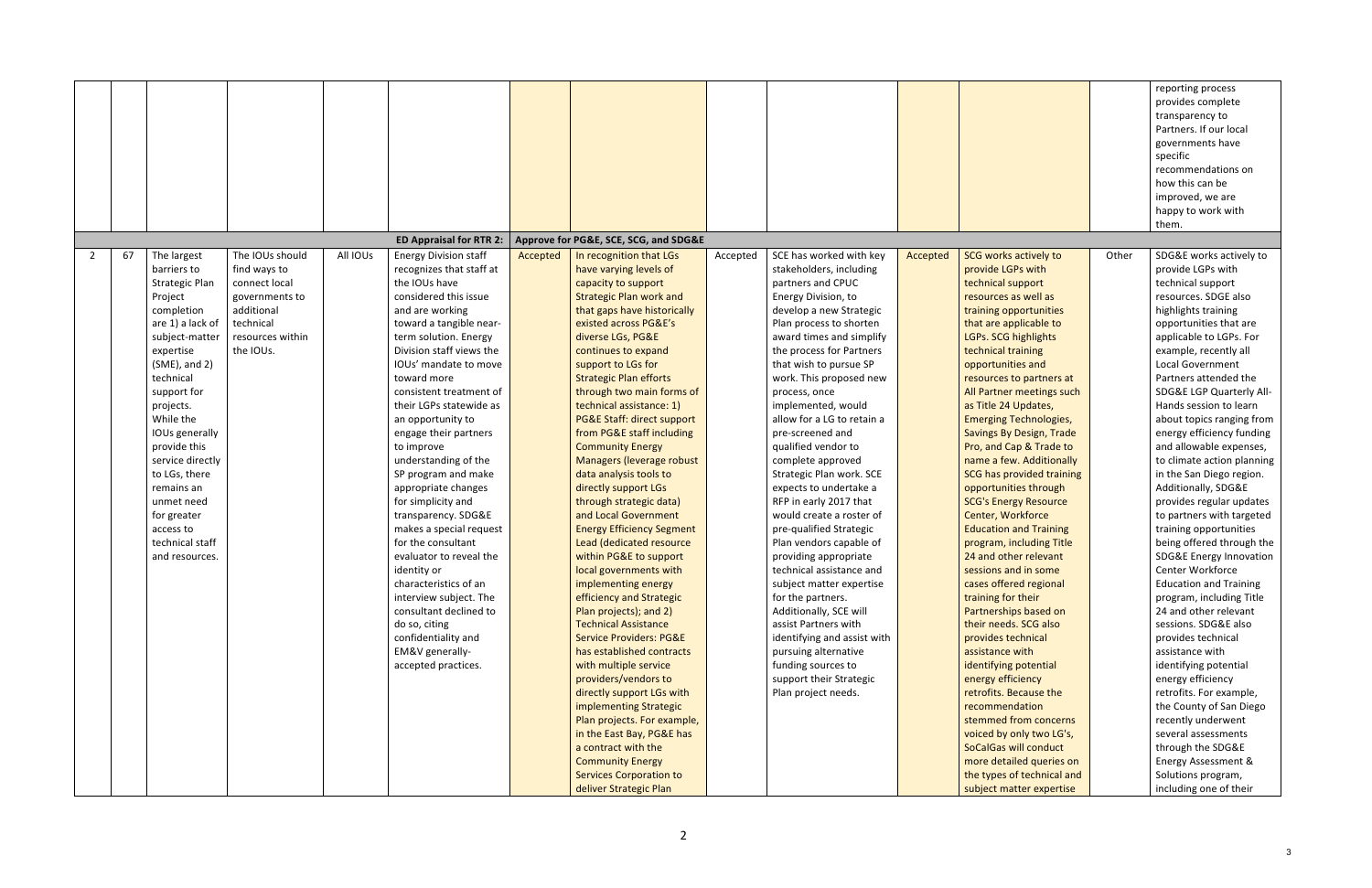|   |    |                                                                                                                                                                                                                                                                                                                                                                                                    |                                                                                                    |          |                                                                                                                                                                                                                                                                                                                                                                                                                                                                                                                                                                                                                                                             |          | technical support to LGs in<br><b>Alameda and Contra Costa</b><br>counties. Another example<br>is in City of San Francisco<br>where PG&E has a<br>contract with CLEAResult<br>to support SF<br><b>Environment's Strategic</b><br>Plan work. PG&E will<br>continue to expand its<br>pool of technical service<br>providers as needed.                                                                                                                                                                                                                                                                                                                                                                                                                           |          |                                                                                                                                                                                                                                                                                                                                                                                                                                                                                                                                                                                                                                                                                                                                     |          | needed by the LGs. In<br>2016-2017 SoCalGas will<br>be working with SCE to<br>add gas measures into<br>their new Strategic Plan<br>process. SoCalGas will<br>continue to support<br>partners in identifying<br>and pursuing alternative<br>funding sources.                                                                                                                                                                                                                                                                                                                                                                                                                                                                                              |       | operations complexes as<br>well as several juvenile<br>detention centers that<br>required targeted audit<br>support. We note that<br>Table 39 shows that only<br>two LGPs made the<br>request for more<br>technical<br>support/training. SDG&E<br>requests that the<br>evaluator ask those two<br>LGPs for permission to<br>allow the evaluator to<br>identify them to their<br>own utility so that their<br>needs could be better<br>met. Barring that, please<br>identify which IOU these<br>two LGPs were in, as that<br>should not pose<br>confidentiality concerns.                                                                                                                                                |
|---|----|----------------------------------------------------------------------------------------------------------------------------------------------------------------------------------------------------------------------------------------------------------------------------------------------------------------------------------------------------------------------------------------------------|----------------------------------------------------------------------------------------------------|----------|-------------------------------------------------------------------------------------------------------------------------------------------------------------------------------------------------------------------------------------------------------------------------------------------------------------------------------------------------------------------------------------------------------------------------------------------------------------------------------------------------------------------------------------------------------------------------------------------------------------------------------------------------------------|----------|----------------------------------------------------------------------------------------------------------------------------------------------------------------------------------------------------------------------------------------------------------------------------------------------------------------------------------------------------------------------------------------------------------------------------------------------------------------------------------------------------------------------------------------------------------------------------------------------------------------------------------------------------------------------------------------------------------------------------------------------------------------|----------|-------------------------------------------------------------------------------------------------------------------------------------------------------------------------------------------------------------------------------------------------------------------------------------------------------------------------------------------------------------------------------------------------------------------------------------------------------------------------------------------------------------------------------------------------------------------------------------------------------------------------------------------------------------------------------------------------------------------------------------|----------|----------------------------------------------------------------------------------------------------------------------------------------------------------------------------------------------------------------------------------------------------------------------------------------------------------------------------------------------------------------------------------------------------------------------------------------------------------------------------------------------------------------------------------------------------------------------------------------------------------------------------------------------------------------------------------------------------------------------------------------------------------|-------|-------------------------------------------------------------------------------------------------------------------------------------------------------------------------------------------------------------------------------------------------------------------------------------------------------------------------------------------------------------------------------------------------------------------------------------------------------------------------------------------------------------------------------------------------------------------------------------------------------------------------------------------------------------------------------------------------------------------------|
|   |    |                                                                                                                                                                                                                                                                                                                                                                                                    |                                                                                                    |          | ED Appraisal for RTR 3:                                                                                                                                                                                                                                                                                                                                                                                                                                                                                                                                                                                                                                     |          | Approve for PG&E, SCE, SCG, and SDG&E                                                                                                                                                                                                                                                                                                                                                                                                                                                                                                                                                                                                                                                                                                                          |          |                                                                                                                                                                                                                                                                                                                                                                                                                                                                                                                                                                                                                                                                                                                                     |          |                                                                                                                                                                                                                                                                                                                                                                                                                                                                                                                                                                                                                                                                                                                                                          |       |                                                                                                                                                                                                                                                                                                                                                                                                                                                                                                                                                                                                                                                                                                                         |
| 3 | 67 | The IOUs are<br>less effective<br>in providing<br>broad types of<br>information to<br>the LGP<br>Implementers<br>as the LGP<br>Implementers<br>suggested<br>they would<br>like to know<br>more about<br>other IOU<br>efforts that<br>support<br>CEESP-related<br>activities. LGP<br>Implementers<br>were also<br>interested in<br>additional<br>opportunities<br>for sharing of<br>best practices. | The IOUs should<br>improve<br>communication<br>with LGP<br>Implementers<br>around broad<br>topics. | All IOUs | In 2016, ED elevated as<br>a high priority<br>knowledge transfer<br>across the IOU<br>territories and by way<br>of peer-to-peer sharing<br>and IOU-LGP<br>exchanges. Additional<br>new opportunities for<br>LGs to expand their<br>horizons and impact<br>the regulatory process<br>include the CAEECC and<br>ED-supported oversight<br>and capacity-building<br>forums such as the Stag<br>(LG EM&V Stakeholder<br>Advisory Group).<br>ED's move came as a<br>result of early and<br>incomplete<br>understanding of how<br>engagement builds<br>capacity, but with a<br>growing list of<br>encouraging examples<br>that suggest a positive<br>correlation. | Accepted | As part of its proposed<br><b>Strategic Plan and LGP</b><br>program changes for 2017<br>and 2018, PG&E<br>anticipates a ramp up in<br>the already large number<br>of LGP-targeted<br>engagement<br>opportunities. One of most<br>valuable resources<br>available to LGP<br>Implementers/Partners to<br>learn more about other<br>LGP Implementers'/<br>Partners' Strategic Plan<br>efforts is the recently<br>developed Strategic Plan<br><b>Best Practices Summary</b><br>Report developed by each<br>IOU at the request of the<br><b>CPUC. This document</b><br>provides a thorough<br>account of the successes<br>and lessons learned from<br>each completed Strategic<br>Plan activity over the last<br>few years. PG&E will<br>continue to actively share | Accepted | SCE has vetted proposed<br>strategic plan revisions<br>with partners,<br>implementers, and other<br>IOUs. A webinar was held<br>with all stakeholders on<br>March 24th with<br>feedback incorporated<br>into Strategic Plan<br>revisions. SCE also<br>presented on its revised<br>Strategic Plan project<br>selection process to<br>stakeholders at the SEEC<br>Forum in June. SCE has<br>had several phone calls<br>with other IOUs,<br>specifically SoCalGas, to<br>discuss program changes.<br>SCE has developed a<br><b>Strategic Plan Best</b><br>Practices document for<br>both 2010-2012 and<br>2013-2014 Strategic Plan<br>work to highlight some<br>success stories. Lastly,<br>SCE conducted an<br>additional stakeholder | Accepted | <b>SCG implements CEESP</b><br>(Strategic Plan) activities<br>jointly with SCE and<br>PG&E. SCG holds annual<br>All Partner as well as<br>monthly Partnership<br>meetings where experts<br>are invited to give<br>presentations on topics<br>that would be of value to<br>LGPs. For example in<br>2015, SCG secured<br>subject matter experts<br>that discussed topics such<br>as Energy Data Reporting<br>Portal (EDRP) which<br>included information on<br>the CPUC privacy and<br>data access decision, as<br>well as the Rolling<br>Portfolio Decision, and an<br>overview of Partnership<br>Dashboards during our<br><b>SoCalGas/SCE All Partners</b><br>meeting. Recently<br>SoCalGas has shared with<br>all of our partners<br>information on the | Other | SDG&E holds, and will<br>continue to hold,<br>quarterly All-Partner<br>meetings where experts<br>are invited to give<br>presentations. For<br>example in 2015, SDG&E<br>provided subject matter<br>experts at quarterly<br>meetings that discussed<br>topics such as energy and<br>gas rates, CPUC public<br>process for Business<br>Planning, energy<br>efficiency portfolio<br>funding mechanism,<br>SDG&E residential and<br>non-residential EE<br>programs overview,<br>electric vehicle programs,<br>navigating the CPUC<br>privacy and data access<br>decision, and the newly<br>created SDG&E online<br><b>Community Energy</b><br>Dashboard. We are in the<br>process of identifying<br>Best Practices. We will |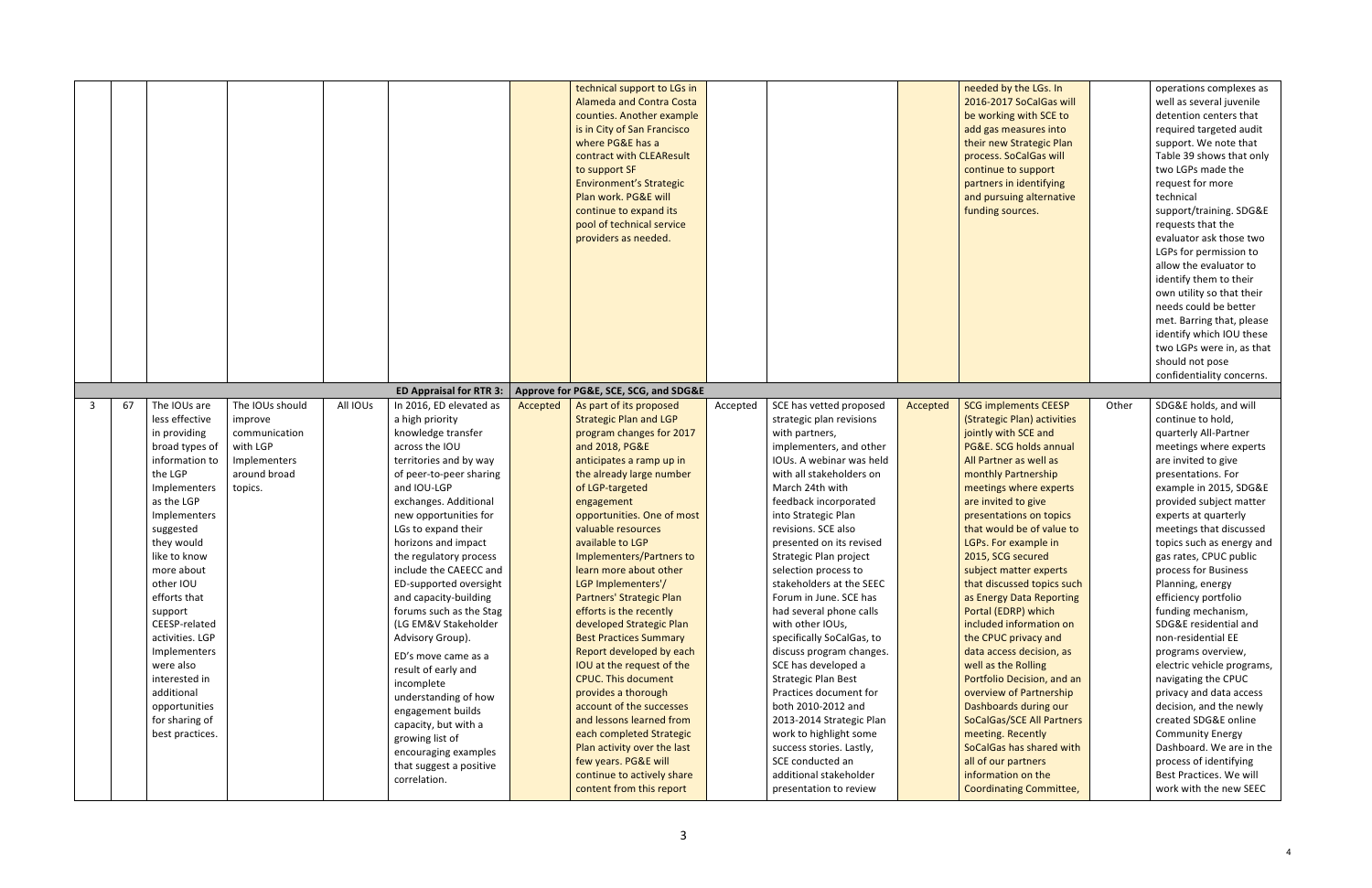|  | Thus, ED believes it       | with partners to help            | final program changes for | <b>CAEECC website, Business</b>  | <b>Best Practices</b>       |
|--|----------------------------|----------------------------------|---------------------------|----------------------------------|-----------------------------|
|  | sees demonstrated          | encourage more effective         | 2017 Strategic Plan       | Planning updates as well         | Coordinator to develop a    |
|  | results showing that LG    | use of Strategic Plan            | implementation with       | as an overview for how           | collaborative working       |
|  | capacity-building          | funding. PG&E will               | partners at an All        | they can get involved in         | relationship. We will set   |
|  | curves trend upward        | leverage various outlets to      | Partners Meeting on Oct   | the process. As changes          | up trainings on SDG&E       |
|  | sharply for those          | provide information and          | 24, 2016.                 | are made to SoCalGas             | offerings. Table 39 shows   |
|  | partnerships that are      | solicit input from LGP           |                           | programs, information is         | that only one LGP made      |
|  | engaged within the         | Implementers/Partners via        |                           | communicated to our              | this request; this suggests |
|  | broader EE community       | in-person workshops (e.g.,       |                           | partners by way of in            | that this                   |
|  | in meaningful way.         | PG&E's annual LGP                |                           | person meetings and              | recommendation should       |
|  | The IOUs' RIA-             | Partners meeting),               |                           | email exchange.                  | at most be made to one      |
|  |                            | webinars (e.g., quarterly        |                           | Additionally there are           | IOU. If the evaluator       |
|  | conducted LGP study,       | All Partners webinars) and       |                           | ongoing standing                 | could identify which IOU,   |
|  | which has concluded,       | email. PG&E is also              |                           | monthly/quarterly                | that would make this        |
|  | recognized this            | supportive of increasing         |                           | meetings with SoCalGas           | recommendation more         |
|  | tendency also and lent     | information sharing              |                           | and individual partners to       | actionable. SDG&E           |
|  | some additional            | between partners, and will       |                           | discuss specific items to        | requests that the           |
|  | credence to the notion.    | look for additional              |                           | each partnership.                | evaluator ask that single   |
|  | The RIA study made         | opportunities to facilitate      |                           | <b>Additionally SoCalGas has</b> | LGP for permission to       |
|  | special mention of an      | this exchange through            |                           | encouraged our partners          | allow ODC to identify       |
|  | unexpected discovery:      | SEEC, the Statewide Local        |                           |                                  | them to their utility so    |
|  | that a group of            | <b>Government Best Practices</b> |                           | to participate in the            | that their needs could be   |
|  | California's traditionally |                                  |                           | <b>EM&amp;V</b> process and      |                             |
|  | underserved and            | <b>Coordinator and other</b>     |                           | webinars that take place         | better met.                 |
|  | marginalized LGPs --       | outlets.                         |                           | to better educate them           |                             |
|  | within a year of           |                                  |                           | on the process. The IOUs         |                             |
|  | formally organizing -      |                                  |                           | also engage in the               |                             |
|  | were able to lead          |                                  |                           | planning of all SEEC             |                             |
|  | themselves and             |                                  |                           | related events and               |                             |
|  | educate one another to     |                                  |                           | webinars and encourage           |                             |
|  | begin to shape the         |                                  |                           | partners to participate in       |                             |
|  | conversation for EE in     |                                  |                           | those events to hear best        |                             |
|  | the LG space.              |                                  |                           | practices from across the        |                             |
|  | The IOUs, as part of       |                                  |                           | state. We will continue          |                             |
|  | their exploratory effort   |                                  |                           | working with the SEEC            |                             |
|  | to develop business        |                                  |                           | <b>Best Practices</b>            |                             |
|  | plan proposals that        |                                  |                           | Coordinator to develop a         |                             |
|  | demonstrate greater        |                                  |                           | collaborative working            |                             |
|  | statewide consistency      |                                  |                           | relationship and share           |                             |
|  | across the IOU             |                                  |                           | best practices from our          |                             |
|  | territories (a CPUC        |                                  |                           | partners. IOUs will              |                             |
|  | directive), should         |                                  |                           | conduct more detailed            |                             |
|  | embrace as an inherent     |                                  |                           | queries on the types of          |                             |
|  |                            |                                  |                           | communications desired           |                             |
|  | goal ways and means        |                                  |                           | by each LG, and adjust           |                             |
|  | to promote LGPs to         |                                  |                           | communications                   |                             |
|  | network across their       |                                  |                           | frequency or channels            |                             |
|  | IOU territory and          |                                  |                           | appropriately. The IOUs          |                             |
|  | across the state. One      |                                  |                           | will share CEESP activities      |                             |
|  | important end goal         |                                  |                           | to the SEEC BP                   |                             |
|  | being that LGPs would      |                                  |                           | Coordinator for inclusion        |                             |
|  | know how to locate an      |                                  |                           | in the Weekly SEEC               |                             |
|  | answer to their            |                                  |                           | update email as they             |                             |
|  | questions.                 |                                  |                           | become available,                |                             |
|  |                            |                                  |                           |                                  |                             |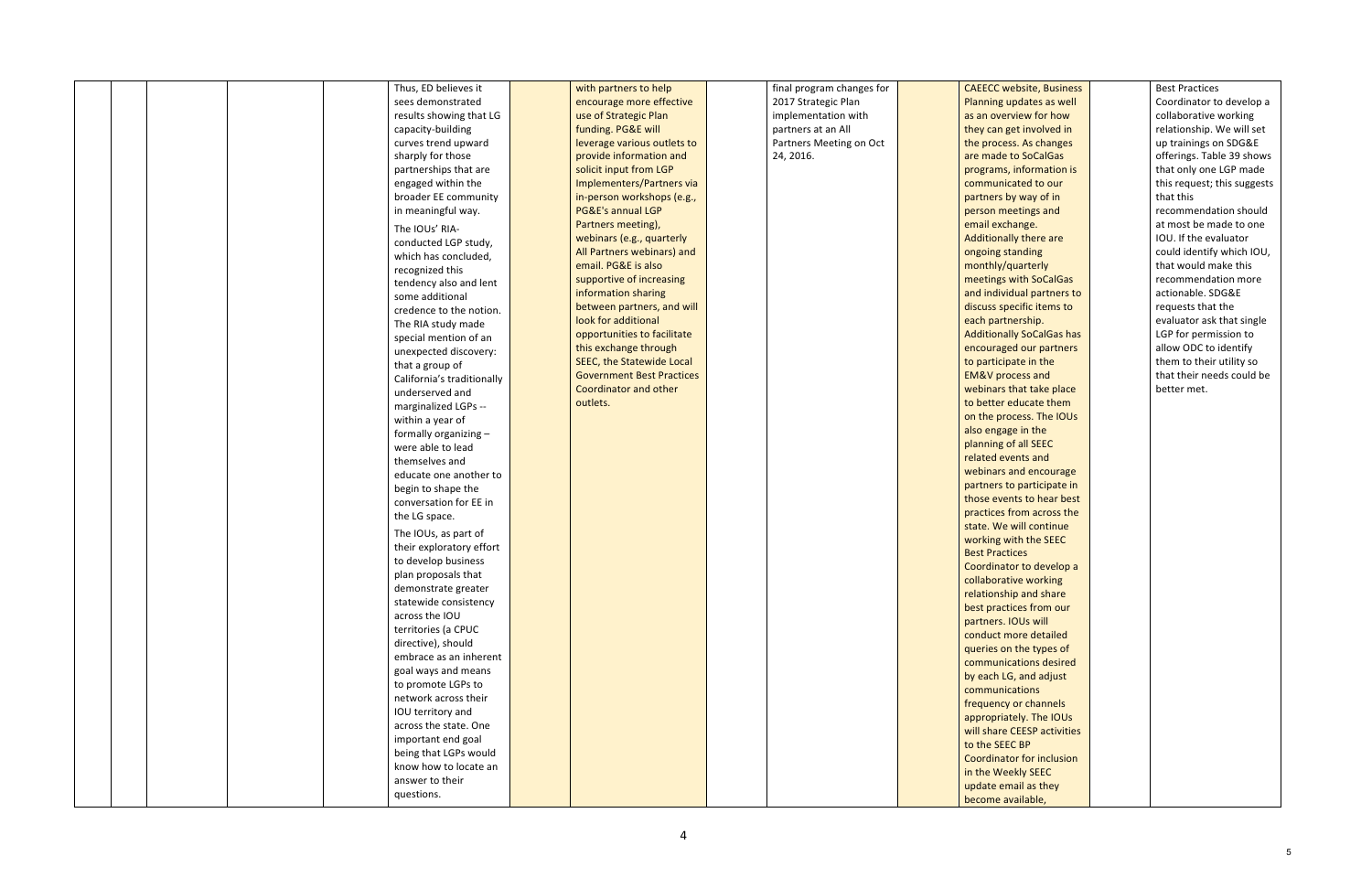|    |                                                                                                                                                                                                                                                                                                                                                                                                                                                                                       |                                                                                                       |          | SCG and SDG&E make a<br>special request for the<br>consultant evaluator to<br>reveal the identity or<br>characteristics of an<br>interview subject. The<br>consultant declined to<br>do so, citing<br>confidential and EM&V<br>generally-accepted<br>practices.                                                                                                                                                     |          |                                                                                                                                                                                                                                                                                                                                                                                                                                                                                                                                                                                                                                                                                                                                                                                                                                     |          |                                                                                                                                                                                                                                                                                                                                                                                                                                                                                                                                                                                                                                                                                                                                                                                                                                |          | leveraging the existing<br>channel for sharing best<br>practices.<br>Also, SCG would like to<br>note that Table 39 shows<br>that only one LGP made<br>this request; this suggests<br>that this<br>recommendation should<br>at most be made to one<br>IOU. If the evaluator<br>could identify which IOU,<br>that would make this                                                                                                                                                                                                                                                                                                                                                                                                                                                                                                                                                              |          |                                                                                                                                                                                                                                                                                                                                                                                                                                                                                                                                                                                                                                                                                                                                                                                           |
|----|---------------------------------------------------------------------------------------------------------------------------------------------------------------------------------------------------------------------------------------------------------------------------------------------------------------------------------------------------------------------------------------------------------------------------------------------------------------------------------------|-------------------------------------------------------------------------------------------------------|----------|---------------------------------------------------------------------------------------------------------------------------------------------------------------------------------------------------------------------------------------------------------------------------------------------------------------------------------------------------------------------------------------------------------------------|----------|-------------------------------------------------------------------------------------------------------------------------------------------------------------------------------------------------------------------------------------------------------------------------------------------------------------------------------------------------------------------------------------------------------------------------------------------------------------------------------------------------------------------------------------------------------------------------------------------------------------------------------------------------------------------------------------------------------------------------------------------------------------------------------------------------------------------------------------|----------|--------------------------------------------------------------------------------------------------------------------------------------------------------------------------------------------------------------------------------------------------------------------------------------------------------------------------------------------------------------------------------------------------------------------------------------------------------------------------------------------------------------------------------------------------------------------------------------------------------------------------------------------------------------------------------------------------------------------------------------------------------------------------------------------------------------------------------|----------|----------------------------------------------------------------------------------------------------------------------------------------------------------------------------------------------------------------------------------------------------------------------------------------------------------------------------------------------------------------------------------------------------------------------------------------------------------------------------------------------------------------------------------------------------------------------------------------------------------------------------------------------------------------------------------------------------------------------------------------------------------------------------------------------------------------------------------------------------------------------------------------------|----------|-------------------------------------------------------------------------------------------------------------------------------------------------------------------------------------------------------------------------------------------------------------------------------------------------------------------------------------------------------------------------------------------------------------------------------------------------------------------------------------------------------------------------------------------------------------------------------------------------------------------------------------------------------------------------------------------------------------------------------------------------------------------------------------------|
|    |                                                                                                                                                                                                                                                                                                                                                                                                                                                                                       |                                                                                                       |          |                                                                                                                                                                                                                                                                                                                                                                                                                     |          |                                                                                                                                                                                                                                                                                                                                                                                                                                                                                                                                                                                                                                                                                                                                                                                                                                     |          |                                                                                                                                                                                                                                                                                                                                                                                                                                                                                                                                                                                                                                                                                                                                                                                                                                |          | recommendation more<br>actionable.                                                                                                                                                                                                                                                                                                                                                                                                                                                                                                                                                                                                                                                                                                                                                                                                                                                           |          |                                                                                                                                                                                                                                                                                                                                                                                                                                                                                                                                                                                                                                                                                                                                                                                           |
|    |                                                                                                                                                                                                                                                                                                                                                                                                                                                                                       |                                                                                                       |          | <b>ED Appraisal for RTR 4:</b>                                                                                                                                                                                                                                                                                                                                                                                      |          | Approve for PG&E, SCE, SCG, and SDG&E                                                                                                                                                                                                                                                                                                                                                                                                                                                                                                                                                                                                                                                                                                                                                                                               |          |                                                                                                                                                                                                                                                                                                                                                                                                                                                                                                                                                                                                                                                                                                                                                                                                                                |          |                                                                                                                                                                                                                                                                                                                                                                                                                                                                                                                                                                                                                                                                                                                                                                                                                                                                                              |          |                                                                                                                                                                                                                                                                                                                                                                                                                                                                                                                                                                                                                                                                                                                                                                                           |
| 68 | Data access<br>was also a<br>challenge for<br>the LGP<br>Implementers.<br>Many Strategic<br>Plan Projects<br>required data<br>support from<br>the IOUs but<br>obtaining the<br>required data<br>often took<br>months. These<br>delays<br>reduced the<br>amount of<br>time available<br>to complete<br>projects and<br>made it<br>difficult for<br><b>LGP</b><br>Implementers'<br>to provide<br>their<br>consultants<br>certain<br>information<br>about project<br>cycles,<br>funding, | The IOUs should<br>determine a<br>process to<br>overcome the<br>noted data<br>transfer<br>challenges. | All IOUs | <b>Energy Division staff</b><br>recognizes that staff at<br>the IOUs have<br>considered this issue<br>and are working<br>toward a tangible near-<br>term solution. Energy<br>Division staff views IOU<br>efforts to raise<br>awareness of the CPUC<br>Data Decision and<br>EDAC, and recent<br>changes at the EDAC<br>(Energy Data Access<br>Committee) to broaden<br>LG representation as a<br>positive indicator. | Accepted | PG&E recognizes the need<br>to minimize challenges to<br>accessing and utilizing<br>data, and intends to<br>incorporate<br>recommendations for<br>addressing these<br>challenges in its Public<br><b>Sector Business Plan and</b><br>future implementation<br>plans. In 2016, PG&E<br>conducted a thorough<br>Data Assessment of LGP<br>Implementer/Partner<br>needs, informed by<br>multiple regional meetings<br>and culminated in a<br>sharing of findings at<br>PG&E's annual LGP<br>Partners meeting. This<br>assessment was<br>instrumental in shaping<br>the robust data strategy<br>outlined in PG&E's recent<br><b>Public Sector Business</b><br>Plan. In addition, PG&E will<br>continue to leverage our<br><b>Community Energy</b><br>Managers who have<br>become invaluable<br>resources for meeting LGs<br>data needs. | Accepted | SCE notes that LG<br>implementers can utilize<br><b>Green Button Connect</b><br>My Data and EDRP<br>Process to Streamline<br>Data Transfer • Green<br><b>Button Connect My Data</b><br>will provide an easy<br>pathway for partners to<br>receive and transfer<br>municipal usage and<br>billing information. -<br>GBCMD went live in Feb<br>2016 • EDRP will provide a<br>pathway for partners to<br>receive community usage<br>information to assist with<br>energy action plans and<br>climate action plans -<br>Quarterly zip code<br>community usage<br>information is currently<br>available online.<br>Different forms of<br>community usage<br>information will require<br>approval from CPUC and<br>longer lead time. SCE<br>understands that data<br>aggregation and<br>anonymization rules can<br>be a challenge to | Accepted | The resolution of this<br>issue is not solely up to<br>the IOUs; however SCG is<br>actively engaged in<br>current collaborative<br>efforts to resolve this.<br>Data challenges continue<br>to be an issue which<br>impact Implementers;<br>however, IOUs have<br>challenges providing data<br>under existing rules. This<br>is an issue which needs to<br>be addressed by IOUs,<br>regulators, implementers<br>and other stakeholders.<br>The issue of handling data<br>is an issue which is being<br>addressed by the Energy<br><b>Data Access Committee</b><br>(EDAC) Local Government<br>working group which<br>include IOUs, CPUC's ED<br>and other regulators,<br>implementers and other<br>stakeholders. IOU LGP<br>staff continues to work<br>one on one with Local<br><b>Governments to assist</b><br>with near term assistance<br>to provide clean data<br>under the current rules. | Accepted | Data challenges continue<br>to be an issue which<br>impact LGPs; however,<br>IOUs have challenges<br>providing data under<br>existing rules. This is an<br>issue which needs to be<br>addressed by IOUs,<br>regulators, LGPs and<br>other stakeholders.<br>SDG&E's LGP team is<br>mindful of our LGPs'<br>needs and is working with<br>the SDG&E Office of<br><b>Customer Privacy to</b><br>provide total aggregated<br>consumption data, by<br>city. Per discussions with<br>LGPs, this will meet most<br>of the Cities' CAP<br>reporting requirements<br>while adhering to the<br>CPUC's data privacy<br>requirements. SDG&E<br>continues to encourage<br>LGP representatives to<br>participate on the Energy<br>Data Access Committee<br>(EDAC) to ensure their<br>concerns are heard. |
|    | contracts, and<br>requested<br>data, leading                                                                                                                                                                                                                                                                                                                                                                                                                                          |                                                                                                       |          |                                                                                                                                                                                                                                                                                                                                                                                                                     |          |                                                                                                                                                                                                                                                                                                                                                                                                                                                                                                                                                                                                                                                                                                                                                                                                                                     |          | accessing data and will<br>work with partners to try<br>to refine requested data                                                                                                                                                                                                                                                                                                                                                                                                                                                                                                                                                                                                                                                                                                                                               |          | Long term solutions<br>which involve policy<br>issues are being                                                                                                                                                                                                                                                                                                                                                                                                                                                                                                                                                                                                                                                                                                                                                                                                                              |          |                                                                                                                                                                                                                                                                                                                                                                                                                                                                                                                                                                                                                                                                                                                                                                                           |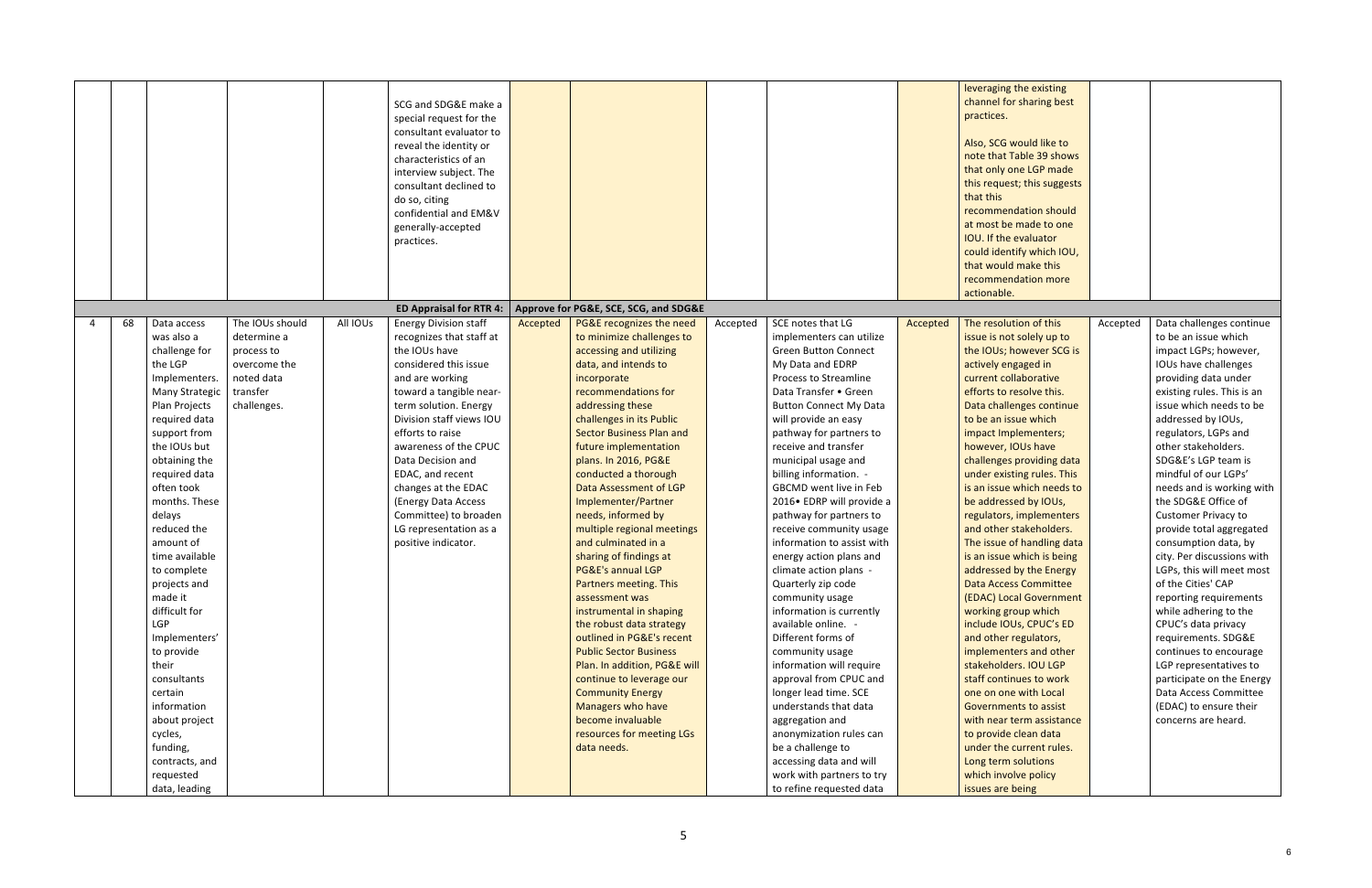|    | to the                |                       |             |                                            |          |                                               |          | to minimize impacts of                             |          | addressed through EDAC                            |          |                               |
|----|-----------------------|-----------------------|-------------|--------------------------------------------|----------|-----------------------------------------------|----------|----------------------------------------------------|----------|---------------------------------------------------|----------|-------------------------------|
|    | consultant not        |                       |             |                                            |          |                                               |          | aggregation/anonymizati                            |          | as mentioned above.                               |          |                               |
|    | committing to         |                       |             |                                            |          |                                               |          | on rules while still                               |          |                                                   |          |                               |
|    | a project.            |                       |             |                                            |          |                                               |          | following established                              |          |                                                   |          |                               |
|    |                       |                       |             |                                            |          |                                               |          | rules.                                             |          |                                                   |          |                               |
|    |                       |                       |             | <b>ED Appraisal for RTR 5:</b>             |          | Approve for PG&E, SCE, SCG, and SDG&E         |          |                                                    |          |                                                   |          |                               |
| 68 | <b>Strategic Plan</b> | The IOUs should       | All IOUs    | <b>Energy Division staff</b>               | Accepted | In coordination between                       | Accepted | SCE has worked with                                | Accepted | SCG appreciates the                               | Accepted | SDG&E is working with         |
|    | Project               | improve reporting     |             | recognizes that staff at                   |          | the CPUC and other IOUs,                      |          | <b>CPUC ED to streamline</b>                       |          | challenges following the                          |          | the other IOUs and the        |
|    | alignment             | practices in the      |             | the IOUs have                              |          | PG&E led development of                       |          | the Strategic Plan Semi-                           |          | existing CEESP reporting                          |          | <b>SEEC EE Best Practices</b> |
|    | with the CEESP        | semiannual            |             | coordinated to adopt a                     |          | a new and improved                            |          | Annual Report for the                              |          | format and has worked                             |          | Coordinator to revise the     |
|    | was difficult to      | updates.              |             | revised and improved                       |          | template for Strategic Plan                   |          | Sept 2015 and Mar 2016                             |          | with CPUC Commission                              |          | Strategic Plan Menu data      |
|    | assess well as        |                       |             | reporting document for                     |          | <b>Semi-Annual Reporting</b>                  |          | versions. PG&E has                                 |          | Staff to streamline the                           |          | tracking tool. Future         |
|    | the current           |                       |             | Strategic Plan projects                    |          | that addresses the need                       |          | worked with CPUC ED to                             |          | <b>Strategic Plan Semi-</b>                       |          | menu updates will be          |
|    | <b>Strategic Plan</b> |                       |             | (semiannual matrix                         |          | for clearer and more                          |          | make changes to the                                |          | <b>Annual Report for the</b>                      |          | provided through a            |
|    | Menu data             |                       |             | template). Energy                          |          | comprehensive accounting                      |          | semi-annual report for                             |          | Sept 2015 and Mar 2016                            |          | collaborative process         |
|    | tracking tool (a      |                       |             | Division has requested                     |          | of Strategic Plan activities.                 |          | future iterations. SCE has                         |          | reporting period.                                 |          | with LGPs.                    |
|    | Microsoft             |                       |             | that there be less                         |          |                                               |          | provided feedback to                               |          | <b>SoCalGas is currently</b>                      |          |                               |
|    | Excel sheet)          |                       |             | reliance on LGs to                         |          |                                               |          | PG&E on the proposed                               |          | working with the other                            |          |                               |
|    | has limited           |                       |             | complete the form.                         |          |                                               |          | changes and SCE will                               |          | IOU's and the SW BP                               |          |                               |
|    | information.          |                       |             | Such a change would                        |          |                                               |          | implement the new                                  |          | Coordinator to revise the                         |          |                               |
|    | While there           |                       |             | reduce burden on the                       |          |                                               |          | version once it is                                 |          | <b>Strategic Plan Reporting</b>                   |          |                               |
|    | are status            |                       |             | LGs and lessen the                         |          |                                               |          | finalized. Additionally,                           |          | template which will be                            |          |                               |
|    | updates and           |                       |             | potential to reduce bias                   |          |                                               |          | SCE will continue to                               |          | used for future submittals                        |          |                               |
|    | metrics, the          |                       |             | inherent in self                           |          |                                               |          | review Strategic Plan                              |          | in 2016 and beyond. SCG                           |          |                               |
|    | information is        |                       |             | reporting.                                 |          |                                               |          | Semi-Annual Reports with                           |          | has been proactive in                             |          |                               |
|    | ambiguous             |                       |             |                                            |          |                                               |          | more scrutiny to ensure                            |          | keeping the LGPs updated                          |          |                               |
|    | and difficult to      |                       |             |                                            |          |                                               |          | that it is adequately                              |          | on the progress of this                           |          |                               |
|    | fully                 |                       |             |                                            |          |                                               |          | addressing CPUC                                    |          | effort, and will continue                         |          |                               |
|    | understand.           |                       |             |                                            |          |                                               |          | requests.                                          |          | to do so in the future.                           |          |                               |
|    |                       |                       |             | <b>ED Appraisal for RTR 6:</b>             |          | Approve for PG&E, SCE, SCG, and SDG&E         |          |                                                    |          |                                                   |          |                               |
| 67 | The current           | The CPUC and          | IOUs plus   | <b>Energy Division staff</b>               | Accepted | Recent improvements to                        | Accepted | SCE has worked with key                            | Accepted | SCG agrees that revision                          | Accepted | SDG&E is working with         |
|    | definitions are       | IOUs should           | <b>CPUC</b> | notes that the existing                    |          | the Semi-Annual Strategic                     |          | stakeholders, including                            |          | of the Strategic Plan                             |          | the CPUC and other IOUs       |
|    | not always            | strengthen the        |             | <b>Strategic Plan Menu</b>                 |          | Plan reporting template                       |          | partners and CPUC                                  |          | Menu should be a                                  |          | to revise the Strategic       |
|    | clear about           | language in the       |             | was an IOU proposal                        |          | and well as the                               |          | Energy division, to                                |          | priority. The CPUC, IOU's,                        |          | Plan Menu. The SEEC EE        |
|    | the activities        | <b>Strategic Plan</b> |             | approved by Tier 2                         |          | development of the                            |          | develop a new Strategic                            |          | <b>SEEC EE Best Practice</b>                      |          | <b>Best Practices</b>         |
|    | that qualify as       | Menu and more         |             | Advice Letter. Thus the                    |          | <b>Strategic Plan Strategic</b>               |          | Plan process for 2017                              |          | <b>Coordinator and LG</b>                         |          | Coordinator is expected       |
|    | supporting the        | clearly define the    |             | IOUs could submit a                        |          | <b>Energy Resources (SER)</b>                 |          | that categorizes Strategic                         |          | stakeholders should work                          |          | to be leveraged to ensure     |
|    | Strategic Plan.       | types of activities   |             | refreshed version by                       |          | Guide help address this                       |          | Plan activities by cost and                        |          | together to complete this                         |          | best practices are            |
|    | Additionally,         | that are              |             | Advice Letter. Energy                      |          | need for clearer Menu                         |          | complexity and ties these                          |          | task. Since LG's will now                         |          | incorporated. The IOUs        |
|    | the Menu              | appropriate for       |             | Division recognizes that                   |          | items. PG&E will continue                     |          | opportunities to                                   |          | be part of the Public                             |          | have agreed to a new          |
|    | includes both         | <b>Strategic Plan</b> |             | staff at the IOUs have                     |          | to work with other IOUs                       |          | demonstrated Partner                               |          | Sector, there needs to be                         |          | Strategic Plan Semiannual     |
|    | a short and           | Project funding.      |             | considered this issue                      |          | and the CPUC to ensure                        |          | qualifications.                                    |          | special consideration on                          |          | <b>Reporting Matrix</b>       |
|    | long label.           |                       |             | and are working                            |          | consistent definitions and                    |          | Additionally, tasks not                            |          | how this sector fits into                         |          | template that was             |
|    | Small changes         |                       |             | toward a tangible near-                    |          | categories statewide. In                      |          | explicitly identified in the                       |          | the State's Strategic Plan                        |          | developed in conjunction      |
|    | to the shorter        |                       |             | term solution. Energy                      |          | addition, establishment of                    |          | new process will be                                |          | EE goals (CLTEESP).                               |          | with the prior SEEC BP        |
|    | labels may            |                       |             | Division staff views the                   |          | the Local Government                          |          | available for CPUC and                             |          | <b>CAEECC and the SEEC</b>                        |          | Coordinator and ED staff.     |
|    | facilitate            |                       |             | IOUs' mandate to move                      |          | <b>Energy Efficiency Segment</b>              |          | SCE review to determine                            |          | <b>Best Practice Coordinator</b>                  |          |                               |
|    |                       |                       |             | toward more                                |          | Lead is providing more                        |          | if they appropriately                              |          | should be utilized as                             |          |                               |
|    |                       |                       |             |                                            |          |                                               |          |                                                    |          |                                                   |          |                               |
|    | categorization        |                       |             |                                            |          |                                               |          |                                                    |          |                                                   |          |                               |
|    | of projects in        |                       |             | consistent treatment of                    |          | stable staffing support and                   |          | adhere to the goals of the                         |          | stakeholders and                                  |          |                               |
|    | the future.           |                       |             | their LGPs statewide as                    |          | positioning PG&E to                           |          | Strategic Plan. The IOUs                           |          | resources to solicit                              |          |                               |
|    |                       |                       |             | an opportunity to<br>engage their partners |          | provide continued<br>leadership in developing |          | have agreed to a new<br><b>Strategic Plan Menu</b> |          | suggestions for changes<br>to the SP Menu. Future |          |                               |